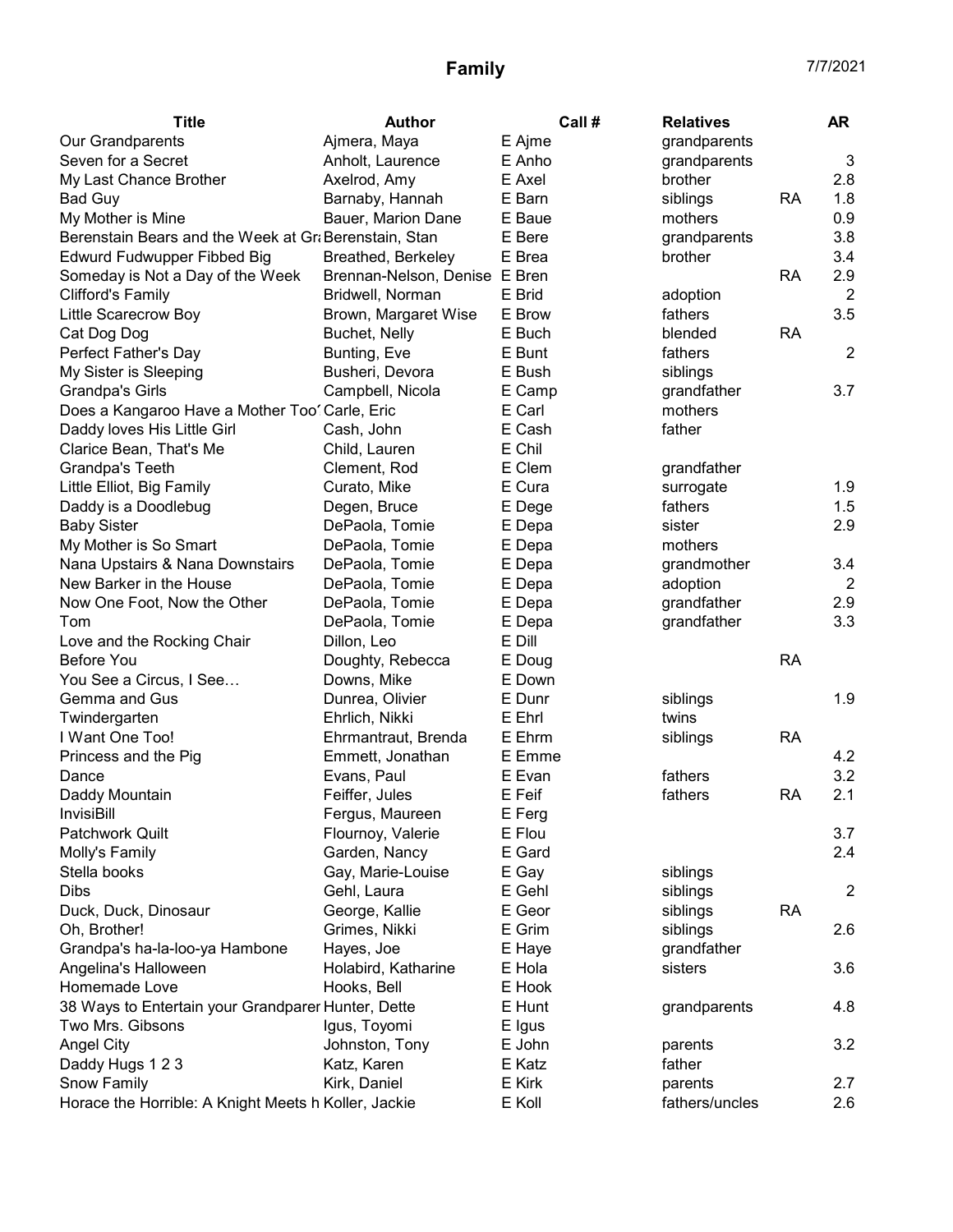| <b>Title</b>                                            | <b>Author</b>         | Call # | <b>Relatives</b> |           | AR  |
|---------------------------------------------------------|-----------------------|--------|------------------|-----------|-----|
| Younger Brother's Survival Guide                        | Kopelke, Matt         | E Kope | siblings         |           | 2.9 |
| Whose Mouse are You?                                    | Kraus, Robert         | E Krau | parents          |           | 0.8 |
| My Little Sister and Me                                 | Lam, Maple            | E Lam  | siblings         |           |     |
| My Cat Looks Like My Dad                                | Lam, Thao             | E Lam  | pets as family   |           |     |
| Red, White and Whole                                    | LaRocca, Rajani       | E Laro |                  | 5.3       |     |
| Love is Real                                            | Lawler, Janet         | E Lawl |                  | <b>RA</b> |     |
| They Were Strong and Good                               | Lawson, Robert        | E Laws |                  |           | 4.1 |
| When My Brother Gets Home                               | Lichtenheld, Tom      | E Lich | siblings         | <b>RA</b> |     |
| Louise Loves Art                                        | Light, Kelly          | E Ligh | siblings         | <b>RA</b> |     |
| My Hippie Grandmother                                   | Lindberg, Reeve       | E Lind | grandmother      |           | 2.4 |
| My Little Grandmother Often Forgets                     | Lindbergh, Reeve      | E Lind |                  |           | 2.2 |
| Papasaurus                                              | Lomp, Stephan         | E Lomp | fathers          |           |     |
| Froggy Goes to Grandma's                                | London, Jonathan      | E Lond | grandmother      |           | 2.7 |
| Going Down Home with Daddy                              | Lyons, Kelly          | E Lyon |                  | 3.5       |     |
| Who Loves Me?                                           | MacLachlan, Patricia  | E Macl |                  |           | 1.8 |
| Remarkables                                             | Mantchev, Lisa        | E Mant | adoption         |           |     |
| Sister Day                                              | Mantchev, Lisa        | E Mant | sisters          |           |     |
| Guess How Much I Love You                               | McBratney, Sam        | E Mcbr | fathers          |           | 2.8 |
| Chloe                                                   | McCarty, Peter        | E Mcca |                  |           | 1.5 |
| Grandpa's Top Three                                     | Maddour, Wendy        | E Medd | grandfather      |           |     |
| Mango, Abuela, and Me                                   | Medina, Meg           | E Medi | grandmother      | RA        | 3.4 |
| <b>Bedtime Without Arthur</b>                           | Meserve, Jessica      | E Mese | siblings         |           | 2.6 |
| Saturday                                                | More, Oge             | E Mora | mothers          | <b>RA</b> |     |
| <b>Watermelon Wishes</b>                                | Moser, Lisa           | E Mose | grandparents     | <b>RA</b> | 2.5 |
| <b>Proudest Blue</b>                                    | Muhammad, Ibtihaj     | E Muha | sisters          | <b>RA</b> |     |
| I'm So Embarrassed!                                     | Munsch, Robert        | E Muns | parents          | <b>RA</b> |     |
| <b>Grandma's Purse</b>                                  | Newton, Vanessa       | E Newt | grandmother      |           |     |
| Maple                                                   | Nichols, Lori         | E Nich | siblings         | <b>RA</b> | 2.6 |
| Maple and Willow Apart                                  | Nichols, Lori         | E Nich | siblings         | <b>RA</b> | 2.8 |
| Maple and Willow Together                               | Nichols, Lori         | E Nich | siblings         | <b>RA</b> | 2.7 |
| What Aunts/Uncles Do Best                               | Numeroff, Laura Joffe | E Nume | aunts/uncles     |           | 2.5 |
| What Brothers/Sisters Do Best                           | Numeroff, Laura Joffe | E Nume | siblings         |           |     |
| What Grandpas/Grandmas Do Best                          | Numeroff, Laura Joffe | E Nume | grandparents     |           | 2.4 |
| What Mommies do Best: What daddie Numeroff, Laura Joffe |                       | E Nume | fathers          |           | 2.3 |
| Would I Trade My Parents?                               | Numeroff, Laura Joffe | E Nume | parents          |           | 2.5 |
| Tale of Two Daddies                                     | Oelschlager, Vanita   | E Oels |                  |           |     |
| <b>Bud</b>                                              | O'Malley, Kevin       | E Omal |                  |           | 3.4 |
| I Wanna New Room                                        | Orloff, Karen         | E Orlo | siblings         |           | 2.7 |
| <b>Broom Mates</b>                                      | Palatini, Margery     | E Pala | sisters          |           | 2.9 |
| Good as Goldie                                          | Palatini, Margery     | E Pala | siblings         |           | 0.8 |
| Moosekitos: A Moose Family Reunion Palatini, Margery    |                       | E Pala |                  |           | 2.6 |
| <b>Family Book</b>                                      | Parr, Todd            | E Parr |                  |           |     |
| <b>Clouds for Dinner</b>                                | Perkins, Lynne        | E Perk | differences      |           |     |
| Big Sister, Little Sister                               | Pham, Leuyen          | E Pham | siblings         | RA        | 1.2 |
| My Dog is as Smelly as Dirty Socks                      | Piven, Hanoch         | E Pive |                  | <b>RA</b> | 2.4 |
| Babushka Baba Yaga                                      | Polacco, Patricia     | E Pola | grandmother      |           | 4.4 |
| Clara and Davie                                         | Polacco, Patricia     | E Pola | siblings         |           | 3.9 |
| In Our Mothers' House                                   | Polacco, Patricia     | E Pola |                  |           | 4.3 |
| My Rotten Redheaded Older Brother                       | Polacco, Patricia     | E Pola | siblings         |           | 3.3 |
| Rotten Richie and the Ultimate Dare                     | Polacco, Patricia     | E Pola | siblings         |           | 4   |
| How to Raise a Mom                                      | Reagan, Jean          | E Reag | mothers          |           | 2.9 |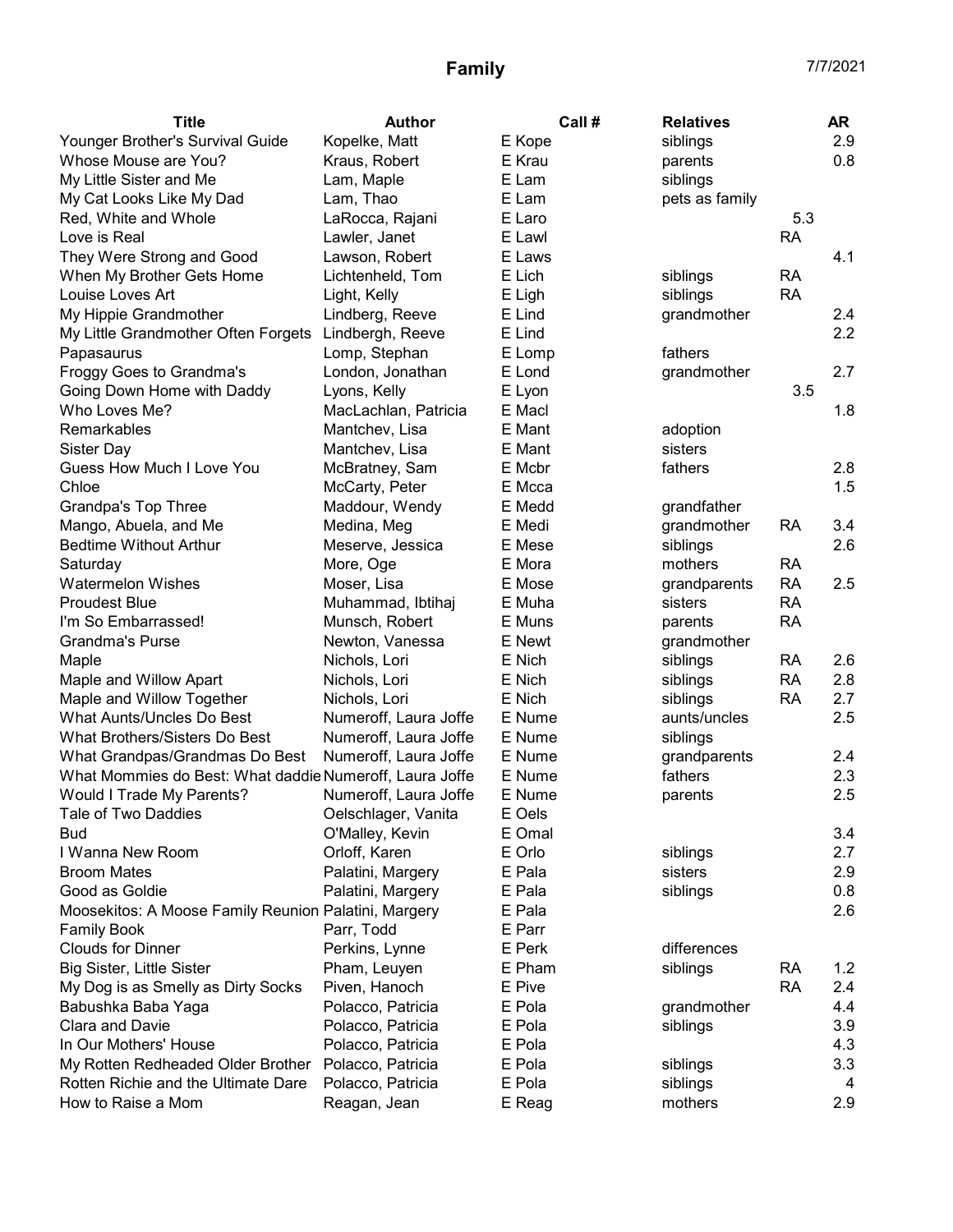| <b>Title</b>                                           | <b>Author</b>         | Call #            | <b>Relatives</b> |           | <b>AR</b>      |
|--------------------------------------------------------|-----------------------|-------------------|------------------|-----------|----------------|
| Once Upon a Goat                                       | Richards, Dan         | E Rich            |                  | <b>RA</b> |                |
| And Tango Makes Three                                  | Richardson, Justin    | E Rich            | adoption         |           | 3.5            |
| Monster Mama                                           | Rosenberg, Liz        | E Rose            | mothers          |           | 3.7            |
| Little Miss, Big Sis                                   | Rosenthal, Amy Krause | E Rose            | sisters          | <b>RA</b> |                |
| <b>Tony Baloney</b>                                    | Ryan, Pam Munoz       | E Ryan            | siblings         |           | 3.3            |
| <b>Relatives Came</b>                                  | Rylant, Cynthia       | E Ryla            |                  |           | 4.1            |
| Meet My Family                                         | Salas, Laura          | E Sala            | types            |           | 2.9            |
| What's So Great About Cindy Snapple Samuels, Barbara   |                       | E Samu            | sister           |           |                |
| My Dad is Big and Strong but                           | Saudo, Coralie        | E Saud            | fathers          |           |                |
| One Busy Day                                           | Schaefer, Lola        | E Scha            | siblings         | <b>RA</b> | 2.1            |
| Grow Up, David                                         | Shannon, David        | E Shan            | siblings         |           |                |
| All Families are Special                               | Simon, Norma          | E Simo            |                  |           | 3.2            |
| Daddy Depot                                            | Stiefel, Chana        | E Stie            | father           |           |                |
| Dear Baby: Letters from Your Big Brot Sullivan, Sarah  |                       | E Sull            | siblings         |           | 3.6            |
| Bear in My Family                                      | Tatsukawa, Maya       | E Tats            | siblings         |           |                |
| Probuditi                                              | Van Allsburg, Chris   | E Vana            | siblings         |           | 3.4            |
| Grandma's Gift                                         | Velsquez, Eric        | E Vela            | grandmother      |           |                |
| <b>Brothers at Bat</b>                                 | Vernick, Audrey       | E Vern            | siblings         |           | 4.4            |
| <b>Brobarians</b>                                      | Ward, Lindsay         | E Ward            | siblings         | <b>RA</b> |                |
| Atomic Ace and the Robot Rampage                       | Weigel, Jeff          | E Weig            |                  |           | 4.2            |
| Atomic Ace: He's Just My Dad                           | Weigel, Jeff          | E Weig            | fathers          |           |                |
| Big Day on the River                                   | Wilson, Sarah         | E Wils            |                  |           | 3.1            |
| Please, Louise!                                        | Wishinsky, Frieda     | E Wish            | siblings         | <b>RA</b> | 1.7            |
| Secret Knowledge of Grown-Ups                          | Wisniewski, David     | E Wisn            | parents          |           | 5.5            |
| When the Cousins Came                                  | Yamasaki, Katie       | E Yama            | cousins          |           |                |
| My Mei Mei                                             | Young, Ed             | E Youn            |                  |           | 2.5            |
| <b>Families Around the World</b>                       | Ruurs, Margriet       | J 306.85          |                  |           |                |
| Days of the Blackbird: a Tale of North (DePaola, Tomie |                       | J 398.2094        | fathers          |           | 5.2            |
| <b>Animal Teachers</b>                                 | Halfmann, Janet       | J 591.392         | parents          | <b>RA</b> |                |
| Hey Daddy! Animal Fathers and Their Batten, Mary       |                       | J 591.56          |                  |           | 4.4            |
| Sisters and Brothers: Sibling Relations Jenkins, Steve |                       | J 591.56          | siblings         |           | 5.7            |
| <b>Too Much Kissing</b>                                | Katz, Alan            | J 782.42          | parents          | RA        | 3.5            |
| <b>Family Reunion</b>                                  | Quattlebaum, Mary     | J 811.54          |                  |           | 4              |
| I Remember: Poems and Pictures of I Hopkins, Lee       |                       | J 811.6           |                  | <b>RA</b> |                |
| Frenemies in the Family                                | Krull, Kathleen       | J B Collection    | siblings         |           | $\overline{7}$ |
| Poppy's Return                                         | Avi                   | J Fantasy Avi     | parents          |           | 4.1            |
| Diary of a Monster's Son                               | Conford, Ellen        | J Fantasy Conf    | fathers          |           | 2.9            |
| <b>Warm Place</b>                                      | Farmer, Nancy         | J Fantasy Farm    |                  |           | 4.3            |
| Help! It's Parents Day at DSA                          | McMullan, Kate        | J Fantasy Mcmu 10 | parents          |           | 3.5            |
| Bigger Than a Bread Box                                | Snyder, Laurel        | J Fantasy Snyd    |                  |           | 4.3            |
| Orphan Island                                          | Snyder, Laurel        | J Fantasy Snyd    |                  |           | 4.3            |
| Mo and Jo Fighting Together Forever Haspiel, Dean      |                       | J GN Lync         | siblings         |           | 1.8            |
| <b>Blackbird Girls</b>                                 | Blankman, Ann         | J History Blan    |                  |           |                |
| Worth                                                  | LaFaye, A.            | J History LAFA    |                  |           | 4.5            |
| Caleb's Story                                          | MacLachlan, Patricia  | J History Macl    |                  |           | 2.9            |
| <b>Grandfather's Dance</b>                             | MacLachlan, Patricia  | J History Macl    |                  |           | 3.1            |
| More Perfect than the Moon                             | MacLachlan, Patricia  | J History Macl    |                  |           | 2.8            |
| Down in the Piney Woods                                | Smothers, Ethel       | J History Smot    | siblings         |           | 3.7            |
| Me, My Family and Friends                              | Schiller, Pam         | J Pro 782.4       |                  |           |                |
| Amy Meets her Stepsister                               | Barkley, Callie       | J Reality Bark 5  | stepsister       |           | 3              |
| Friend or Fiend? With the Pain and the Blume, Judy     |                       | J Reality Blum    | siblings         |           | 2.8            |